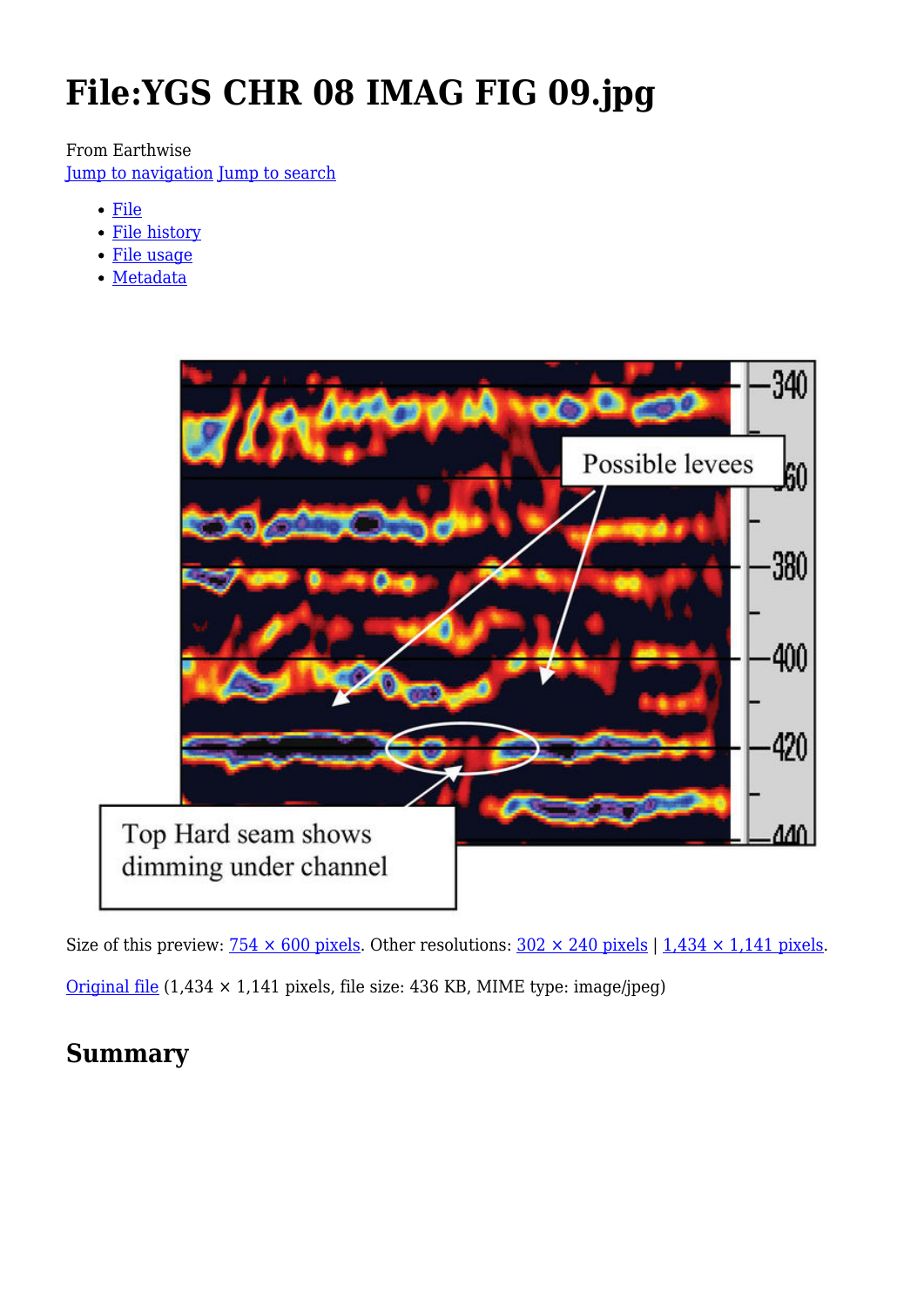|             | <b>English:</b> Figure 9 Channel feature above the Top Hard seam. The Top Hard seam,<br>at 420 ms TWT, shows a dimming in reflection strength, indicating a possible<br>thinning of the seam. The cross section of the channel feature appears to have<br>banks or levees.                                                      |
|-------------|---------------------------------------------------------------------------------------------------------------------------------------------------------------------------------------------------------------------------------------------------------------------------------------------------------------------------------|
| description | From: Carboniferous hydrocarbon resources: the southern North Sea and<br>surrounding onshore areas, edited by J. D. Collinson, D. J. Evans, D. W.<br>Holliday, N. S. Jones. Published as volume 7 in the Occasional Publications<br>series of the Yorkshire Geological Society, Copyright Yorkshire Geological<br>Society 2005. |
| source      | <b>Yorkshire Geological Society</b>                                                                                                                                                                                                                                                                                             |
|             | <b>author</b> B.A. McGlen and J.H. Rippon                                                                                                                                                                                                                                                                                       |

# **Licencing**

{{subst:Custom license marker added by UW}}

#### **Copyright for images in Yorkshire Geological Society publications on Earthwise is as follows:**

Images may be reproduced free of charge for any non-commercial use in any format or medium provided it is reproduced accurately and not used in a misleading or derogatory context. Where any images on this site are being republished or copied to others, the source of the material must be identified and the copyright status acknowledged with the relevant attribution.

For all other uses of the images including commercial use please contact the Yorkshire Geological Society

#### **Further copyright information for images from specific books and attribution statements: Yorkshire rocks and landscape**

Images are Copyright Yorkshire Geological Society.

Attribution statement: Image from 'Yorkshire rocks and landscape: a field guide.' Yorkshire Geological Society 2006. [www.yorksgeolsoc.org.uk](http://www.yorksgeolsoc.org.uk)

#### **Northumbrian rocks and landscape**

Images are Copyright Karen Atkinson and Colin Scrutton.

Attribution statement: Image from 'Northumbrian rocks and landscape: a field guide.' Yorkshire Geological Society 2004. [www.yorksgeolsoc.org.uk](http://www.yorksgeolsoc.org.uk)

Carboniferous hydrocarbon resources: the southern North Sea and surrounding onshore areas Images are Copyright Yorkshire Geological Society.

Attribution statement: Image from 'Carboniferous hydrocarbon geology.' Yorkshire Geological Society 2005. [www.yorksgeolsoc.org.uk](http://www.yorksgeolsoc.org.uk)

# **File history**

Click on a date/time to view the file as it appeared at that time.

| Date/Time                     | <b>Thumbnail</b> | <b>Dimensions</b>                  | <b>User</b> | Comment                                                                        |
|-------------------------------|------------------|------------------------------------|-------------|--------------------------------------------------------------------------------|
| current 19:42, 11 August 2019 |                  | $1,434 \times 1,141$<br>$(436$ KB) | contribs)   | $\frac{\text{Scottot (talk}}{\text{1}}$ User created page<br>with UploadWizard |

You cannot overwrite this file.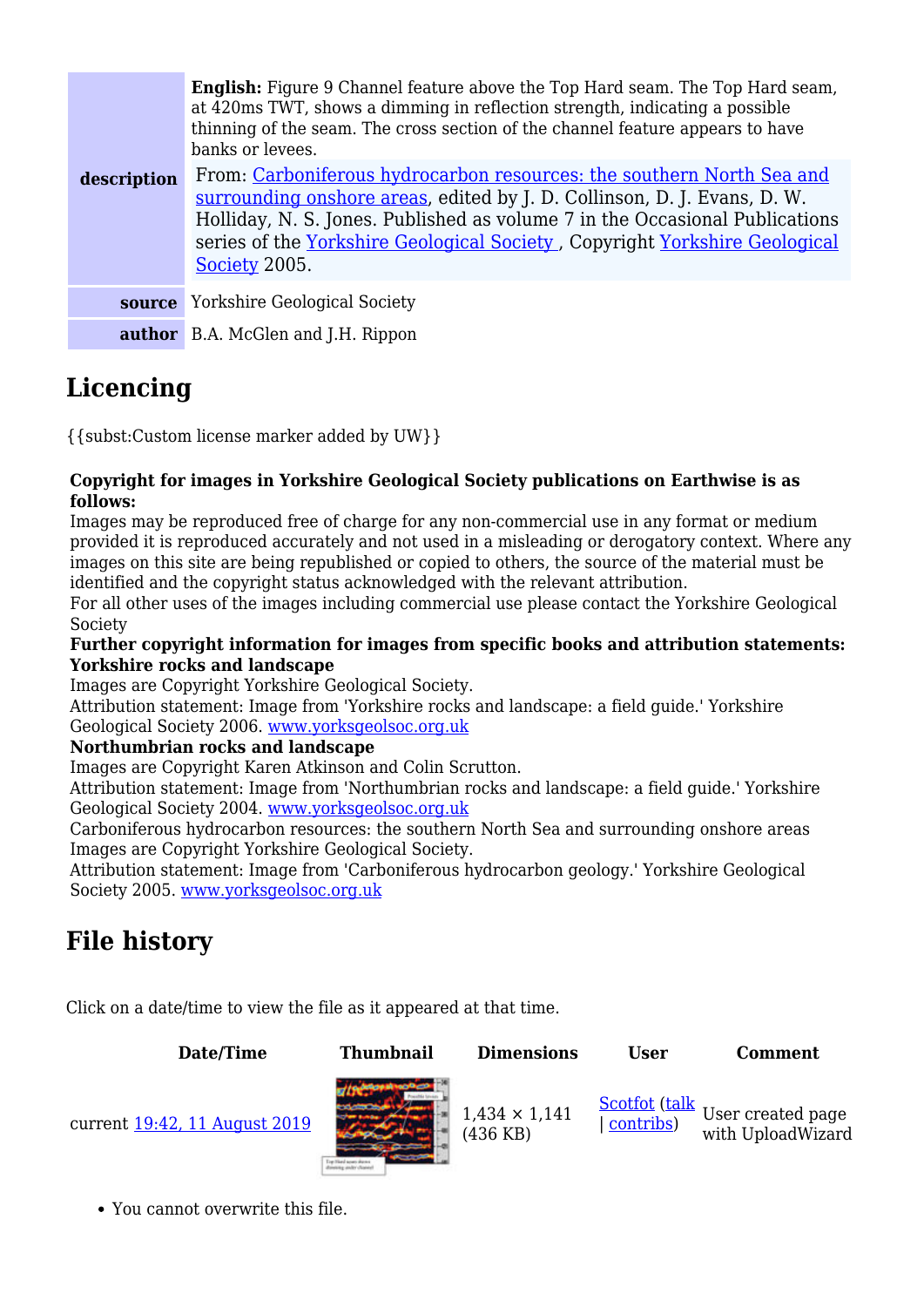# **File usage**

The following page links to this file:

• [Imaging coals with seismic reflection data for improved detection of sandstone bodies](http://earthwise.bgs.ac.uk/index.php/Imaging_coals_with_seismic_reflection_data_for_improved_detection_of_sandstone_bodies)

# **Metadata**

This file contains additional information, probably added from the digital camera or scanner used to create or digitise it.

If the file has been modified from its original state, some details may not fully reflect the modified file.

**Unique ID of original document** 6F32A5CCA106BAB7CEF233A4C8266F01 **Date and time of digitising** 20:16, 11 August 2019 File change date and time 20:26, 11 August 2019

**Date metadata was last modified** 20:26, 11 August 2019

**IIM version** 65,240

Retrieved from

'[http://earthwise.bgs.ac.uk/index.php?title=File:YGS\\_CHR\\_08\\_IMAG\\_FIG\\_09.jpg&oldid=42029'](http://earthwise.bgs.ac.uk/index.php?title=File:YGS_CHR_08_IMAG_FIG_09.jpg&oldid=42029) [Categories:](http://earthwise.bgs.ac.uk/index.php/Special:Categories)

- [License tags](http://earthwise.bgs.ac.uk/index.php/Category:License_tags)
- [Uploaded with UploadWizard](http://earthwise.bgs.ac.uk/index.php/Category:Uploaded_with_UploadWizard)

# **Navigation menu**

### **Personal tools**

- Not logged in
- [Talk](http://earthwise.bgs.ac.uk/index.php/Special:MyTalk)
- [Contributions](http://earthwise.bgs.ac.uk/index.php/Special:MyContributions)
- [Log in](http://earthwise.bgs.ac.uk/index.php?title=Special:UserLogin&returnto=File%3AYGS+CHR+08+IMAG+FIG+09.jpg&returntoquery=action%3Dmpdf)
- [Request account](http://earthwise.bgs.ac.uk/index.php/Special:RequestAccount)

### **Namespaces**

- [File](http://earthwise.bgs.ac.uk/index.php/File:YGS_CHR_08_IMAG_FIG_09.jpg)
- [Discussion](http://earthwise.bgs.ac.uk/index.php?title=File_talk:YGS_CHR_08_IMAG_FIG_09.jpg&action=edit&redlink=1)

 $\Box$ 

**Variants**